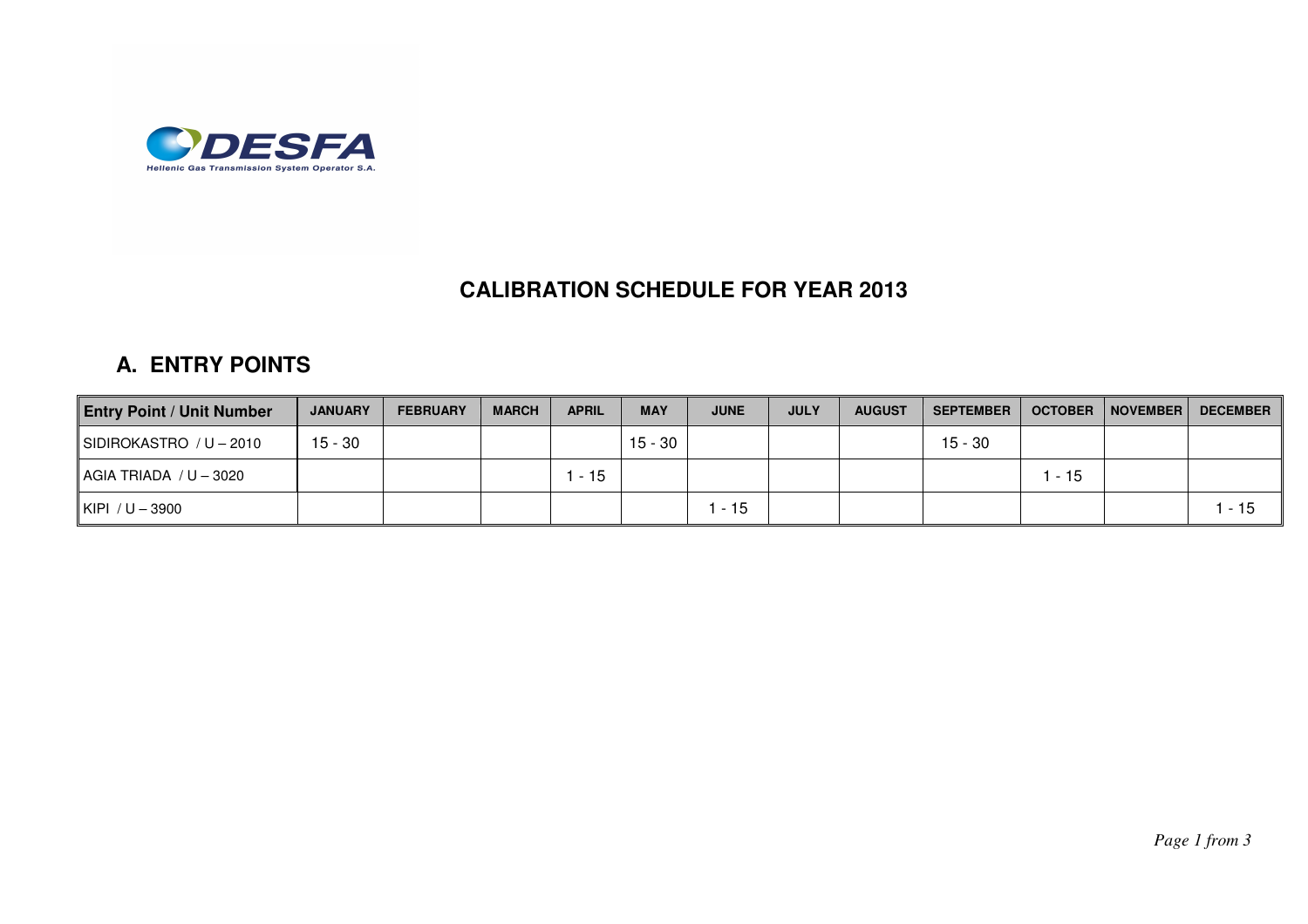## **B. EXIT POINTS**

| <b>Exit Point / Unit Number</b> | <b>JANUARY</b> | <b>FEBRUARY</b> | <b>MARCH</b> | <b>APRIL</b> | <b>MAY</b> | <b>JUNE</b> | <b>JULY</b> | <b>AUGUST</b> | <b>SEPTEMBER</b> |           | <b>OCTOBER   NOVEMBER</b> | <b>DECEMBER</b> |
|---------------------------------|----------------|-----------------|--------------|--------------|------------|-------------|-------------|---------------|------------------|-----------|---------------------------|-----------------|
| LAVRIO (PPC) / U - 3430         |                |                 | $15 - 30$    |              |            |             | $1 - 15$    |               |                  |           | $15 - 30$                 |                 |
| KERATSINI (PPC) / U - 3090      |                | $15 - 28$       |              |              |            |             |             |               | $1 - 15$         |           |                           |                 |
| THRIASSIO / U - 2960            |                |                 |              | $1 - 15$     |            |             |             |               |                  | $1 - 15$  |                           |                 |
| ATHENS / U - 2990 (WEST)        |                |                 |              |              | $15 - 30$  |             |             |               |                  |           | $15 - 30$                 |                 |
| ATHENS / U - 2910 (NORTH)       |                | $1 - 15$        |              |              |            |             |             |               | $1 - 15$         |           |                           |                 |
| ATHENS / U - 2970 (ASPROPYRGOS) |                |                 |              |              |            |             |             |               |                  |           |                           |                 |
| ATHENS / U - 2940 (EAST)        |                |                 | $1 - 15$     |              |            |             |             |               | $15 - 30$        |           |                           |                 |
| OINOFYTA / U - 2880             |                |                 |              | $1 - 15$     |            |             |             |               |                  | $1 - 15$  |                           |                 |
| HERONAS / U - 6020              |                |                 |              |              | $1 - 15$   |             |             |               |                  |           | $1 - 15$                  |                 |
| HERON II / U - 6030             |                |                 |              |              | $1 - 15$   |             |             |               |                  |           | $1 - 15$                  |                 |
| SPATA / TM2                     |                |                 |              | $15 - 30$    |            |             |             |               |                  | $15 - 30$ |                           |                 |
| ALOUMINION / U - 2820           |                |                 |              |              | $1 - 15$   |             |             |               |                  |           | $1 - 15$                  |                 |
| ALOUMINION III / U - TM1/TM5    |                |                 |              |              |            | $1 - 15$    |             |               |                  |           |                           | $1 - 15$        |
| THIVA / U - 2740                |                |                 |              |              |            |             |             |               |                  |           |                           |                 |
| MOTOR OIL / $U - 7130$          | $15 - 30$      |                 |              |              |            |             | $15 - 30$   |               |                  |           |                           |                 |
| VOLOS / $U - 2680$              |                |                 |              |              | $15 - 30$  |             |             |               |                  |           | $15 - 30$                 |                 |
| LARISSA / U - 2520 (NORTH)      |                |                 |              |              | $15 - 30$  |             |             |               |                  |           | $15 - 30$                 |                 |
| LARISSA / U - 2530 (SOUTH)      |                |                 |              |              | $15 - 30$  |             |             |               |                  |           | $15 - 30$                 |                 |
| VIPE LARISSA / U - 2515         |                |                 |              |              | $1 - 15$   |             |             |               |                  |           | $1 - 15$                  |                 |
| KARDITSA / TM3-A                |                |                 |              |              | $1 - 15$   |             |             |               |                  |           | $1 - 15$                  |                 |
| LAMIA / U - 2620                |                |                 |              |              | $1 - 15$   |             |             |               |                  |           | $1 - 15$                  |                 |